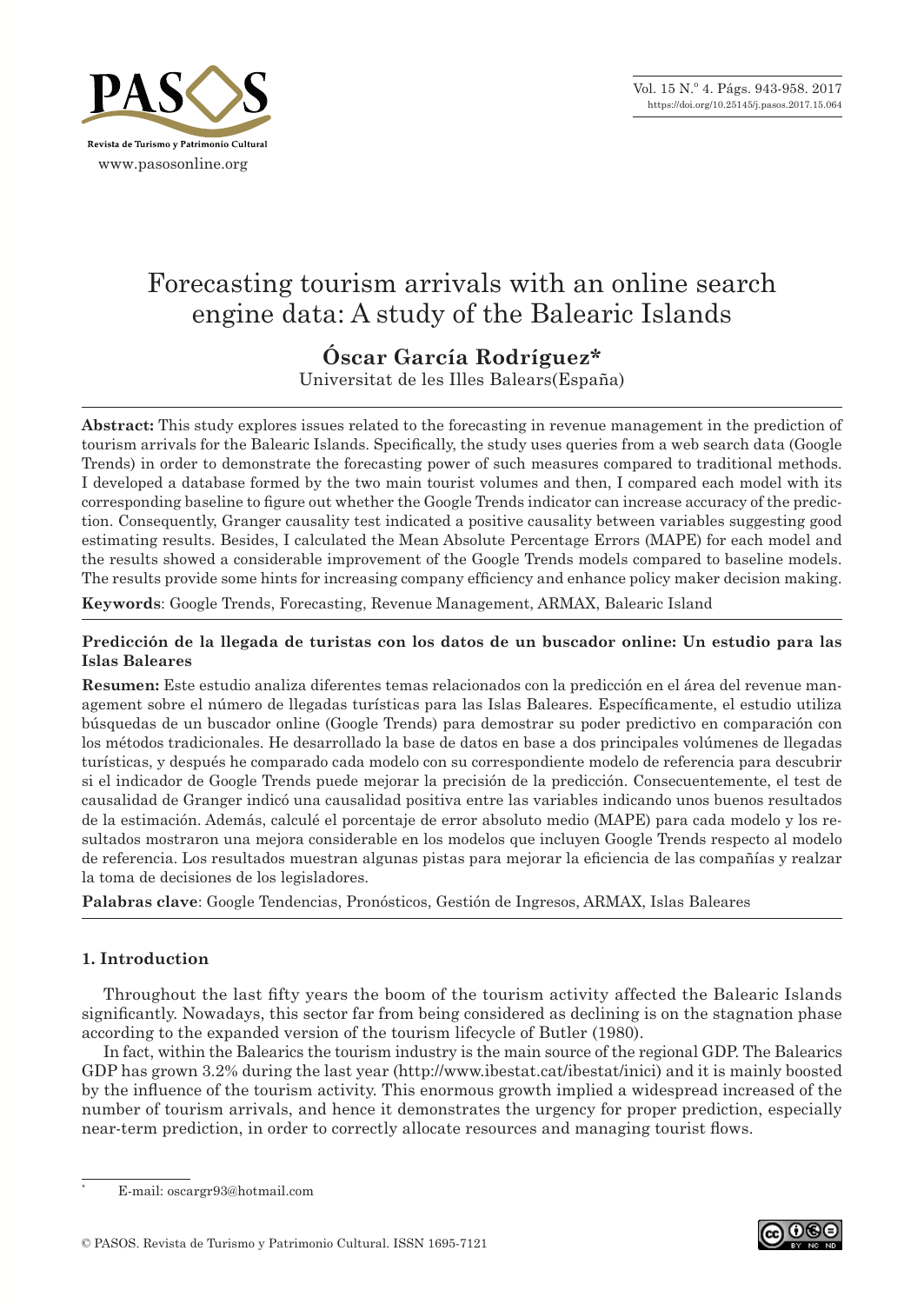Thus, most of the current literature of the Balearic Islands has focused on analyzing the environmental problems directly derived from the tourism activity and how to solve them by implementing "Eco taxes" or other instruments (e.g. Aguiló, Riera and Rosselló, 2005; Palmer and Riera, 2003). Meanwhile others have studied the environmental innovation as a source of increase competitiveness (e.g. Jacob, Florido and Aguiló, 2010). However, Alvarez-Diaz, Mateu-Sbert and Rosselló-Nadal (2009) sought how to forecast the monthly tourism demand on UK and Germany arrivals for the Balearic Islands but none of them did it by using search engine data. In addition, if companies and governments are better able to forecast the number of tourists, they will be willing to assess more efficiently resources.

Actually, the tourist volume forecasting is based on a bundle of techniques such as statistical or econometric models that rely on historical data to forecast future tourist activities by assuming ceteris-paribus the economic environment. Therefore, these methods might not be so accurate since they primarily focus on long-term horizons such as yearly or quarterly, instead of monthly either weekly data (Yang *et al.,* 2015).

The globalization jointly with the fast evolution of the ICT technologies has led hundreds of millions of different search queries by tourists. In fact, these queries reflect the possible customers' trends, but also offering the possibility to forecast their future behavior. This study will use a Web search query to generate data useful for forecasting the numbers of visitors coming to the Balearic Islands. Specifically, Google will be the search engine to be used in the project. Particularly, query data on visitors will be generated by using Google Trends.

Therefore, in this study we proposed a baseline project based on the search engine, named Google Trends, which will be compared with the actual forecasting models with their equivalent time counterpart in order to assess the validity of forecasting the tourism arrivals to the Balearic Island in shorter periods.

The implications of our study contribute to the existent literature of the revenue management in two ways. First, confirming the statistical significance and accurateness of search engine tools such as Google Trends, in predicting the tourism arrivals to a well-known tourism destination like the Balearic Islands. Second, the managerial decision that companies either destination management organizations (DMO) could perform whether they better forecast the tourism demand, in terms of higher efficiency and effectiveness of resources.

The structure of the paper is divided as follows. The next section will deal with a brief description of the latest articles related to the management and the revenue management. The third part will pose the methodology, thus the dataset, a description of the variables to analyze and the different models to be implemented. Fourth section will pose and discuss the main research results. Lastly, the conclusions and recommendations are going to be exposed.

#### **2. Literature Review**

The revenue management appeared during the 70's in the U.S. travel industry. However, its importance and relevance has dramatically increased due to the higher competition among companies. Since, companies compete more; they need to be more efficient in allocating their resources (i.e. physical, human and financial resources) and thus increase their market share in order to survive.

Indeed, the way for increasing efficiency of allocated resources comes from the forecasting of the potential number of customers or the expected demand. If a company can assess adequately its potential number of customers, it will be possible to enhance company's efficiency. This issue is closely analyzed within the revenue management or yield management. Some authors posed "*To remain competitive, the practice of revenue management is of strategic and tactical importance in improving hotel revenues and profitability*" (Vinod, 2004: 178)

The revenue management techniques are appropriated under a certain circumstances (1) when a firm is operating with a relatively fixed capacity, (2) when demand can be clearly segmented into different customer groups, (3) the inventory is perishable, (4) the product is sold in advance, (5) when the demand fluctuates, (6) when marginal sales costs and production costs are low, yet capacity change costs are high. Generally, these are the characteristics needed for the proper implementation of revenue management, such they might happen in the tourism industry. For instance, within the hotel industry the hotel room's number are fixed in the short-term, moreover the demand can be segmented into different groups (e.g. leisure vs. business), also the inventory is perishable since whether the hotel does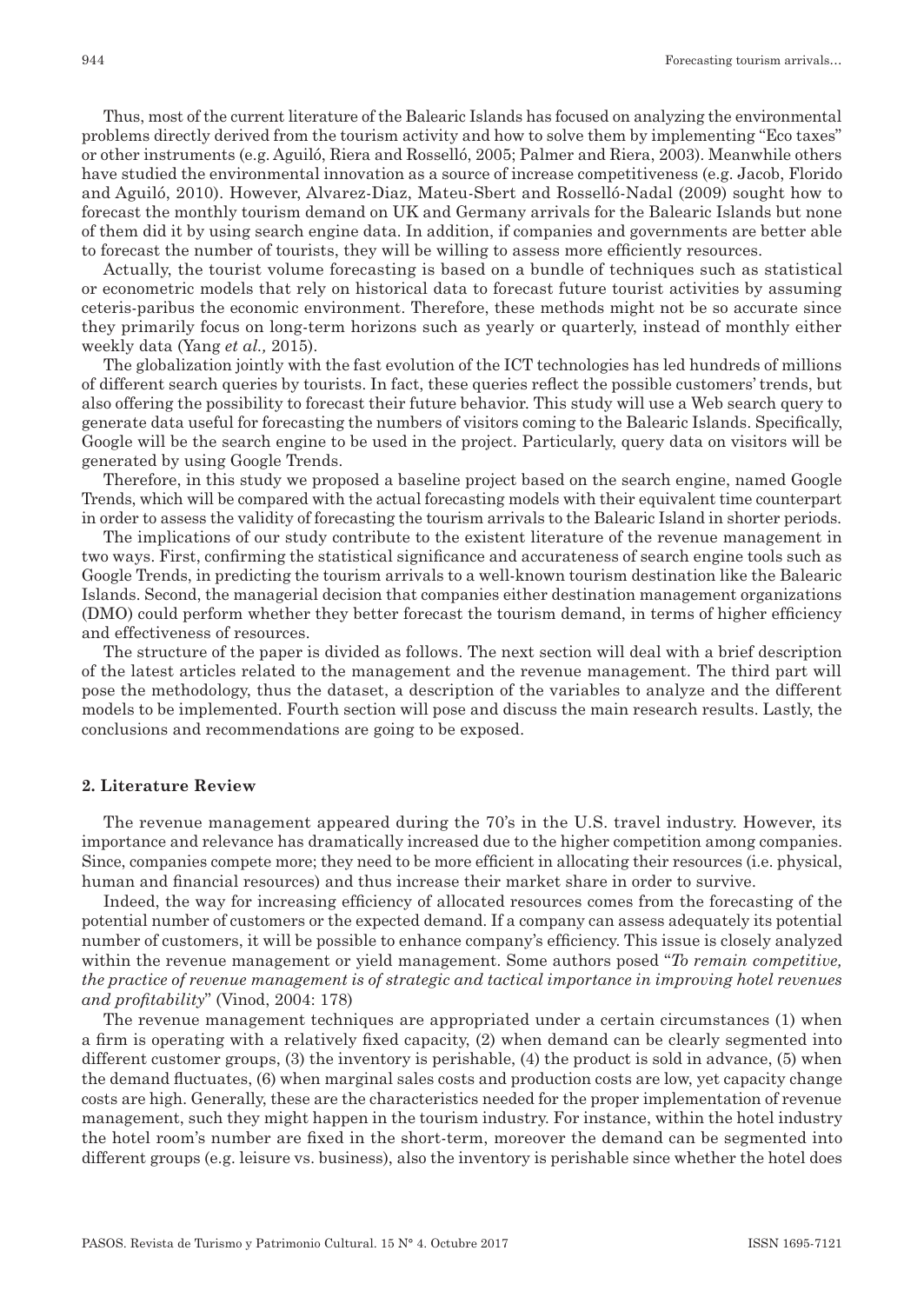not sell the room the hotel does not earn the marginal revenue obtained from the room. Besides, the product is sold beforehand because normally the tourism demand occurs in advance. Therefore, the hotel industry presents several features that suits with the application of revenue management techniques.

Often, the revenue management has to deal with several issues in order to correctly adopt it. As Vinod (2004) mentioned in his article, there exists three major components of the revenue management (i) pricing, (ii) revenue management and (iii) product distribution. For instance Areone, Van der Rest and Kattuman (2015) analyzed how to determine the equilibrium prices in the hotel industry. They concluded that each hotel implement their own revenue management strategy by maximizing their individual revenue function conditioned to non-price characteristics of all competing hotels.

Moreover, another relevant implication of the yield management lies in assessing the optimal quantity of room, airplane seats, restaurant seats, and so on which allow the company to obtain the maximum revenue possible. Schwartz, Stewart and Backlund (2012) focused on determining the revenue management strategy for the Grand Canyon National Park in order to generate a greater income by keeping constant the capacity rate. Finally, they concluded that implementing a fee could, indeed, potentially increase revenues, however, these structure modifications are likely to enlarge the exclusion gap of determined user groups.

Nevertheless, our analysis will be focused on the revenue management area. One of its main components is the forecasting because during the whole process the demand, the supply and the overbooking controls must be predicted at different levels. For example, forecasting the tourism demand would imply to figure out the number of rooms that are going to be booked for the next week. Moreover, forecasting the supply, namely late or early checkouts, is useful to assess the number of rooms that can be sold. And lastly, to correctly predict the number of cancellations and no-shows is vital in order to set an adequate overbooking policy. Again, Vinod (2004:183) said "*high forecast errors will result in conservative inventory controls and increase the likelihood of revenue dilution*".

Thus, we have seen that whether companies or DMOs want to improve their efficiency they have to accurate their forecasts. Hence, increasing the accuracy of the predictions means to enhance the actual statistical methods or to find out new ways to better define the tourism behaviour.

#### **2.1. Predicting tourism demand**

Researchers during the last years, and thanks to the development of computer technology, have adopted two main frameworks for predicting tourist volumes and tourism demand. The most common used is based on statistical techniques or time series, such linear regression, exponential smoothing, and autoregressive models (e.g. Gounopoulos*,* Petmezas and Santamaria, 2012). While the other type employs artificial intelligence methods such grey theory, fuzzy theory among others (Canestrelli and Costa, 1991). Nevertheless, in previous studies investigators found out that there is no a particular method that outperforms other forecasting methods in terms of accuracy (e.g. Li, Song and Witt, 2005). In fact, Shen, Li and Song (2011) sought if the combination of different forecasting methods can improve the predicting performance in the context of tourism demand. Their study is based on the idea that combining the information included within different individual forecasts can yield to a greater accuracy. Finally, they found out that combination forecasts can enhance forecast accuracy and particularly, the more sophisticated combination forecasts (i.e. MSFE and VACO methods) perform better than other combination forecasts.

Song and Li (2008) reviewed the published studies on tourism demand forecasting since the 2000. They analyzed the different dependent variables that were commonly used for predicting, for instance, tourist arrivals, tourist expenditure, number of days spent, etc. Then, they concluded that the development of quantitative techniques can be encompassed into three main categories: time-series models, the econometric approach and other methods such as artificial intelligence techniques, although none of them presents better results than the rest. Moreover, they presented that data disaggregation (i.e. nationality of tourist arrivals, purpose of the trip, and level of income) might enhance forecasting accuracy.

Traditionally, since its origin the usual framework for predicting tourism demand was to implement time series model and its variations. Actually, these models are well-established and, in fact, are somehow better than other methods (Song, Witt and Li, 2008). In the Greek area Gounopoulos *et al.* (2011) compared different time-series models and econometric models such as ARIMA and Holt's exponential smoothing model for tourism forecasting by analyzing the impact of random macroeconomic shock in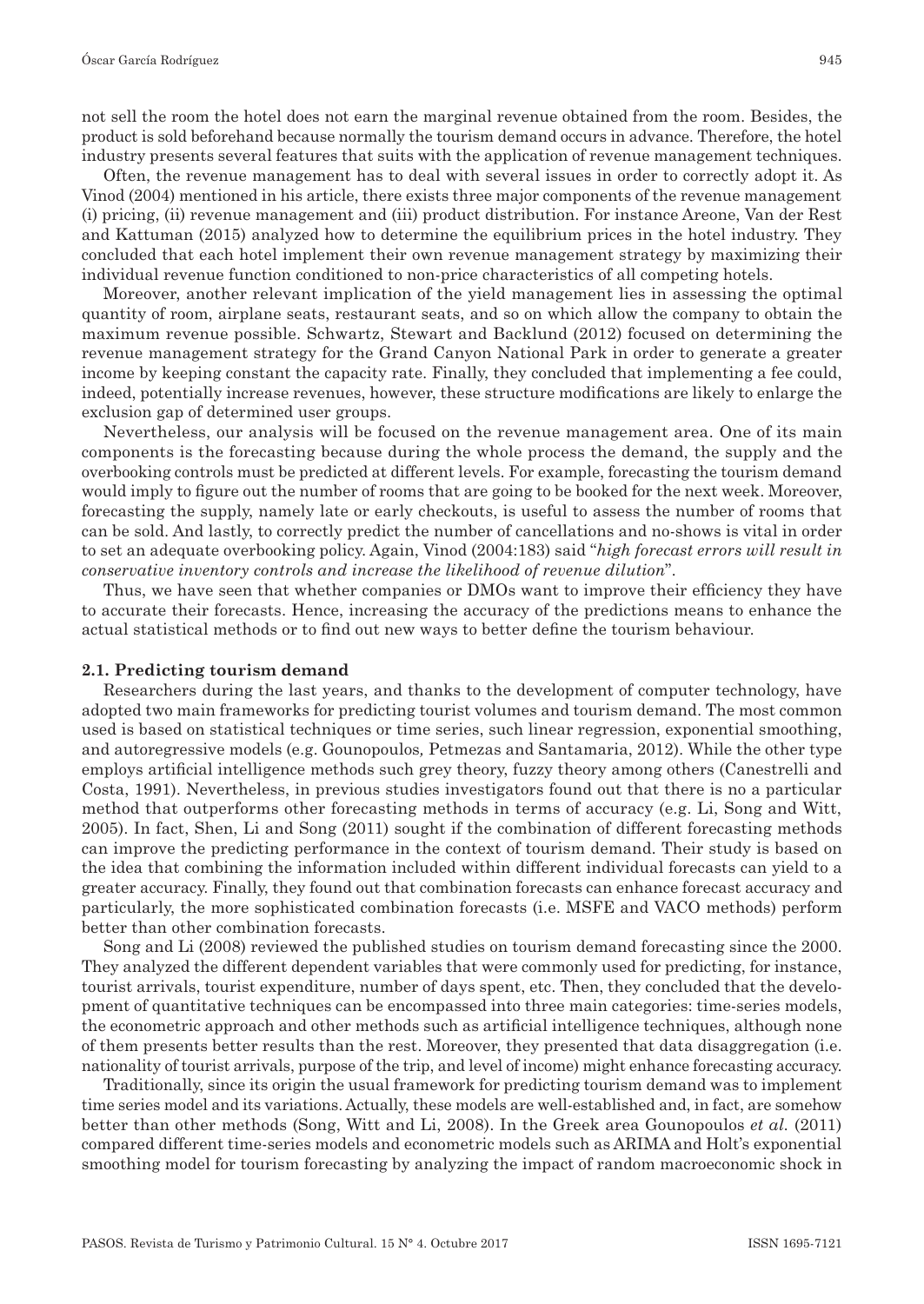the short-run. The result showed that ARIMA model outperforms other models as a forecasting tool (e.g. ease of use, cost of producing the forecast, the speed that the forecast can be produced), nevertheless focusing on its accuracy Holt's exponential smoothing model with trend generate better estimations. Furthermore, Chu (2009) investigated the accurateness of the ARMA in forecasting tourism demand for Asian-Pacific destinations such as Hong Kong, Japan, Korea or Australia. He used monthly and quarterly data in three different ARMA models (ARAR, SARIMA and ARFIMA) and he concluded that the ARFIMA model is outperforming the rest, and therefore having a greater accuracy observed from the MAPE.

The development of ICT technology has increased the use of non-conventional methods for predicting tourism demand, such as artificial intelligence methods. In fact, one interesting case is the study performed by Alvarez-Diaz *et al.* (2009). They used Genetic Program (GP) to predict the monthly arrivals of UK and Germany to the Balearic Islands. Thus, the study compared the performance of the GP model against different univariate models such as no-change model, Moving Average and ARIMA. Finally, they concluded that GP can be used as a source for forecasting tourism arrivals since the GP gets better estimations for the case of the German demand.

However, every forecasting methodology has their limitations. For instance, time series data analyses rely too much on a consistent historical pattern and a stable economic structure (Yang *et al.*, 2015). Then, any change in the economic activity perhaps a dramatic change such the financial crisis suffered on 2007 or large scale effects might decrease their accuracy. Moreover, artificial intelligence methods are relatively new, and they both require a lot of training data and effort in order to accurate the predictions.

#### **2.2. Predicting tourism demand with search engine data**

Search engine data has been recently used as a source for gathering information and forecasting socioeconomic activities in different knowledge branches such as medicine (Althouse, Ng and Cummings, 2011; Ginsberg, Mohebbi, Patel, Brammer, Smolinski and Brillian, 2009).Nevertheless, the adoption of this source of information is becoming widespread among the economic activity to predict future tourist behavior. Within this framework researchers have sought whether these sources of information can increase forecast accuracy mainly using two search engines, Google Trends and Baidu.

In fact, the most common search engine used is Google Trends due to its potential to inform strategic decision making in tourism destinations. A lot of research is recently been carried out, for instance, Jackman and Naitram (2015) analyzed whether the inclusion of Google Trends index within a support vector regressions (SVR) could enhance accuracy of forecasting for the Barbados Island tourist arrivals. Indeed, they refer to forecasting as nowcasting based on Castle, Fawnett and Hendry (2009), "*nowcasting, in its most basic form, can be summarized as predicting the present and sometimes the recent past*" as a way for predicting the incoming future. Lastly, they both concluded that including the Google Trends index increase the accuracy of estimations by means of a lower MAPE for the predictions of UK and Canadian tourists, whilst not for the US tourist arrivals. Rivera (2016) considered the information gathered by Google Trends as a source for predicting the number of hotel nonresident registrations in Puerto Rico. He showed a positive result in conducting the analysis; however, some problems arose from the model and finally concluded that for the short term the Holt-Winter forecast resulted in smaller forecast errors, while for the long term periods their model using Google Trends index outperformed other models. Bangwayo-Skeete and Skeete (2015) sought whether the introduction of a new indicator based on Google Trends could improve the accurateness efficiency of current forecasting models for Caribbean destinations using data on US, UK and Canadian travellers. Thus, they developed three different models, AR-MIDAS, SARIMA and AR the last two of them used as a benchmark for comparison. Finally, both concluded that AR-MIDAS model, which includes the queries in Google, gave superior predictions to SARIMA and AR models in terms of accuracy (e.g. RMSE and MAPE criteria).

However, Google Trends is not the unique tool used in research. Huang, Zhang and Ding (2016) focused on forecasting which would be the total number of tourist arrivals for the Chinese "Golden Week". They compare three different models first, an ARIMA model without the Baidu index, second an ARIMA model including the index and lastly, an auto regression distributed lag model. Furthermore, they positively proved the improvement in the prediction for the ARIMA model including the Baidu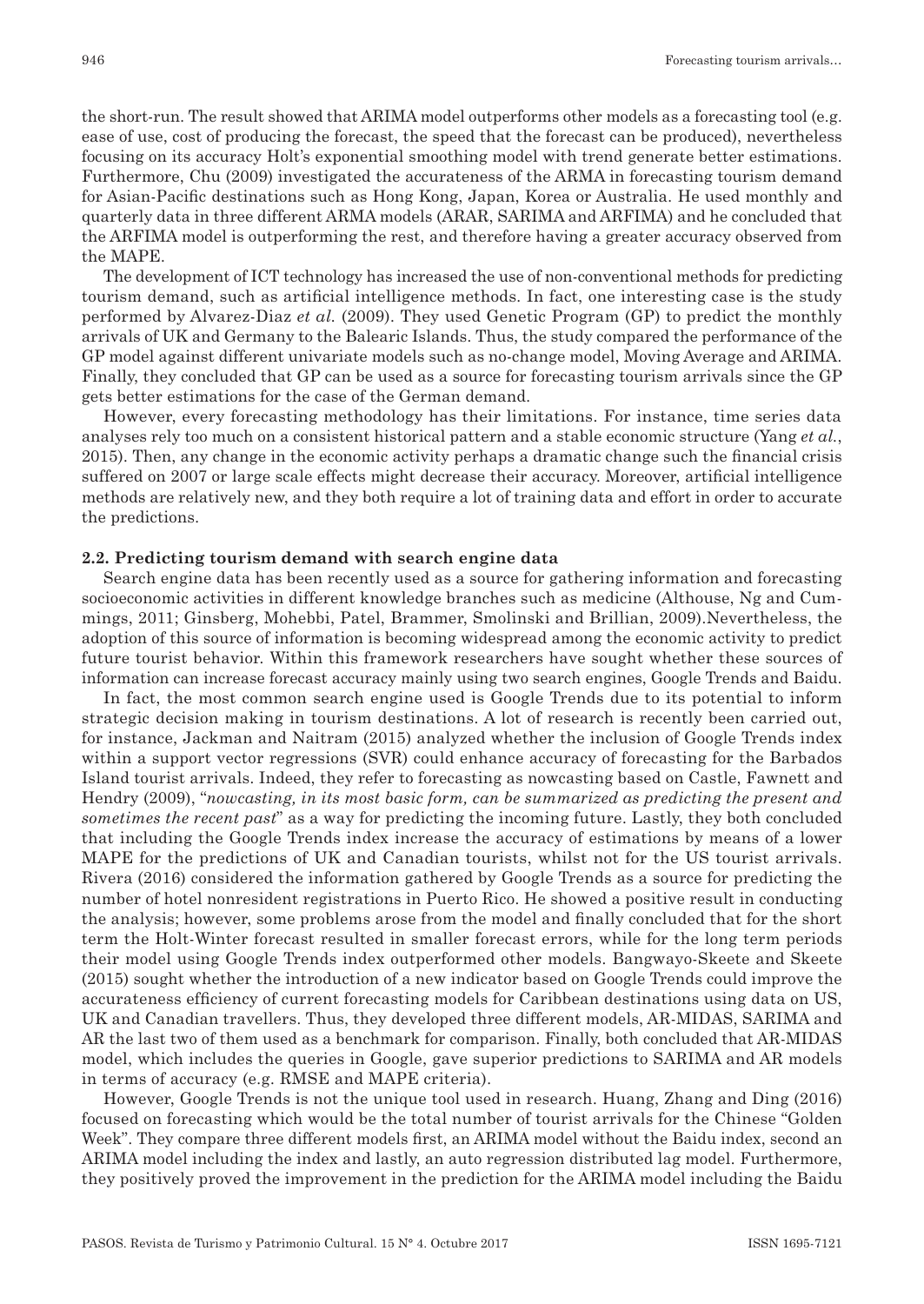index. Moreover, Yang *et al.* (2015) used two search engines data to improve the forecasting power of an ARMA model; indeed, they compare the predictive power of Google Trends versus Baidu in the Hainan Province in China. Finally, they pointed out that the Baidu results performed better because its larger market shares in China, although both search engines reduced significantly the forecasting errors. Besides, their study also contributed to the existing literature by proposing a method for selecting the queries that we will discuss in further sections.

Overall, the accuracy of the forecast becomes a key issue in determining company's and DMO strategy in order to promote a sustainable tourism development. As mentioned before, enhancing the estimators' prediction power would yield to a higher efficiency, and thus greater welfare. Therefore, testing the accuracy of current models versus new techniques such Google Trends source could yield to a better comprehension of the revenue management and, management in general. In addition, the limitation of the traditional predictive methods lies on the time lag between the collection and publication of the data and also, databases can be based on insufficient samples, hence providing useless predictions (Huang *et al.*, 2016). I therefore propose to compare the fitness and prediction of the current forecasting models versus Google search data in forecasting the tourist volume for the Balearic Island. Additionally, based on Yang *et al.* (2015), I would implement a systematic way to better select queries for predicting.

#### **3. Methodology**

#### **3.1. Empirical testing**

The Balearic Islands was chosen as destination for testing our empirical model. It is well known that since the middle 60s the attractive of the Balearic Islands had increased dramatically. Especially during these last years the number of tourist arrivals has boosted, in 2014, the Balearic Island received over 13.5 million overnight tourists, with 11,348,000 tourists (almost 84%) of them being foreigner visitors. In fact, most of the tourist arrivals are concentrated in two major countries Germany and United Kingdom with 4.1 and 3.4 millions of tourist arrivals respectively. Overall, these countries represent 7.52 million of arrivals implying more than 55% of the whole tourist demand for the year 2014 (Ibestat, 2016).

#### **3.2. Data source**

Google Trends is a search engine tool that provides an index of the different Google queries sorted by geographic location and category. Thus, the database will be directly extracted from Google Trends since it represents the search engine with the largest market share in Germany and in the U.K., particularly 97.09% and roughly 90% respectively (Kennedy and Hauksson, 2012).

Moreover, Google Trends reports a query index which displays frequently how often a particular query has been searched compared to the total search volume from different countries and languages; actually it does not report the raw level of total queries. In Choi and Varian (2009) explain the entire process of how Google Trends creates the index, and how it began at January 2004. Since that year, the numbers indicate the percentage of variance from the query share in 2004.

The forecasted variable Balearic Islands' monthly visitor volume data were obtained from Ibestat database, derived directly from the Balearic Islands national statistical center (Ibestat, 2016). Moreover, Fig. 1 represents the correlation between Balearic Island's quarterly visitor volumes and two airport queries volumes for German and U.K. population. I chose airport route because it is the main entrance gate to the Balearic Islands, in 2014 13.5 million tourists were arriving and 9.5 million were coming to Mallorca, over 2.6 million to Ibiza both of them by plain. Hence, the aviation represents the primarily way of entrance to the Islands (Ibestat, 2016).

In the case of U.K. visitors I selected the queries "Mallorca Airport" and "Ibiza Airport" since these places are the only ones which tourists can travel by plane, excluding Menorca due to the information provided by Google Trends was not large enough. And for the German population I selected "Mallorca *Flughafen*" and "Ibiza *Flughafen*"; however the Ibiza search was not large enough to include it on the graph so it was removed from the sample. In both graphs it can be appreciated a high concordance between visitors number and query volume. Nevertheless there exist thousands of potential queries to the Balearic's tourism industry.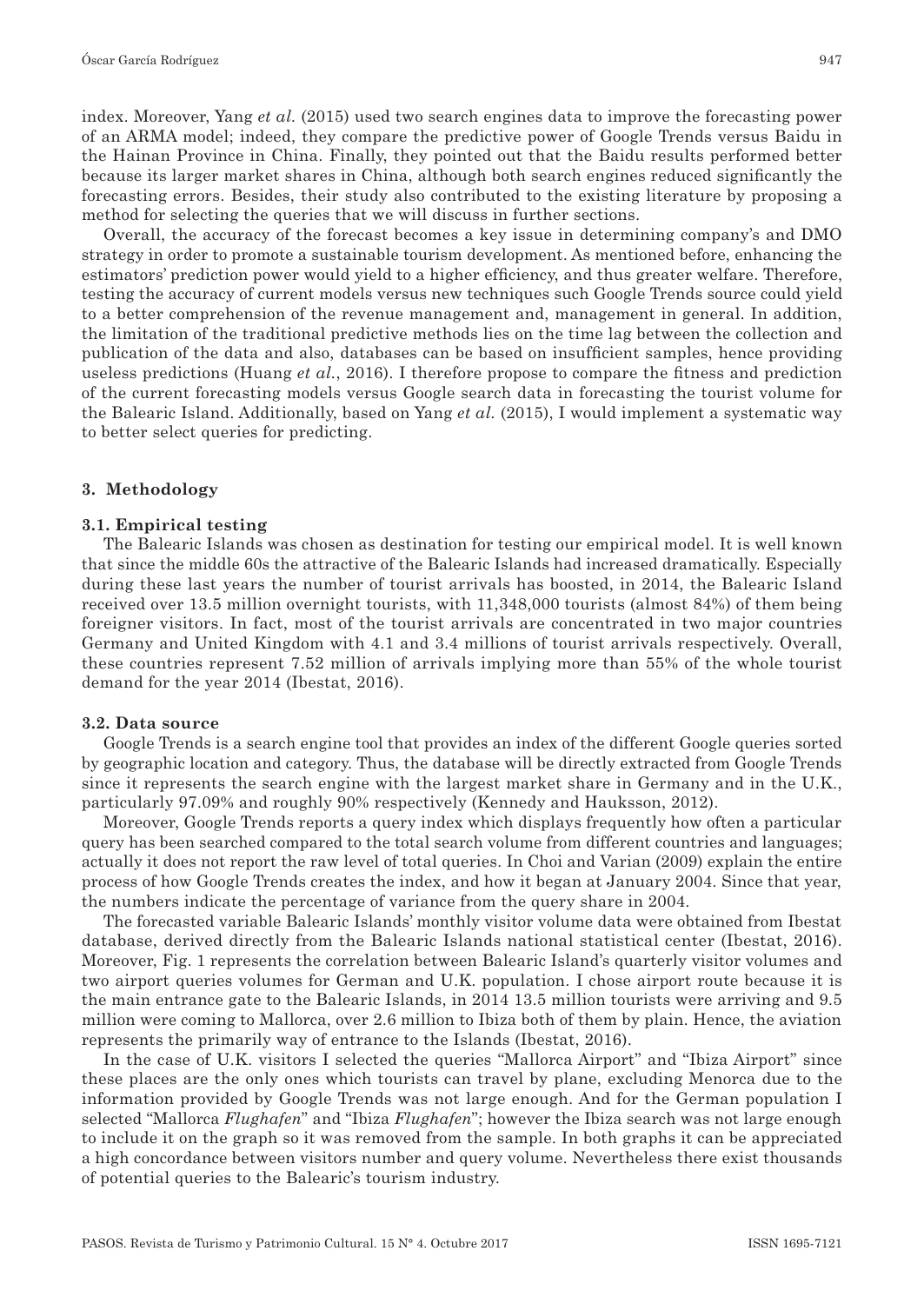

**Fig. 1. Search data from Google Trends and tourist arrivals for the Balearic Islands Search data for U.K. population**

**Source: Own elaboration with Google Trends and Ibestat data**

## **3.3. Selection of search queries**

In the selection of search queries, I followed various researchers such as Pan, Litvin and Goldman (2006) or Yang *et al.* (2015). Firstly, in Pan *et al.* (2006) the investigators figured out, by means of search engine tools (Excite), which were the most common terms whenever tourists plan to travel. In fact, they segmented their database by using two main criteria; the first was based into trip's aspects (e.g. destination, hotels, restaurants, transportation, attractions and activities) while the second was related to their generalization levels, for instance the term "Restaurant" was classified as general term, "Miami" was sorted at the city level. In my study, I will follow this classification for the different search queries.

Secondly, Yang *et al.* (2015) developed a framework to systematically select queries from Google Trends and Baidu. Indeed, they set up a four stage process which will be implemented in my article in order to find out the terms with higher correlation.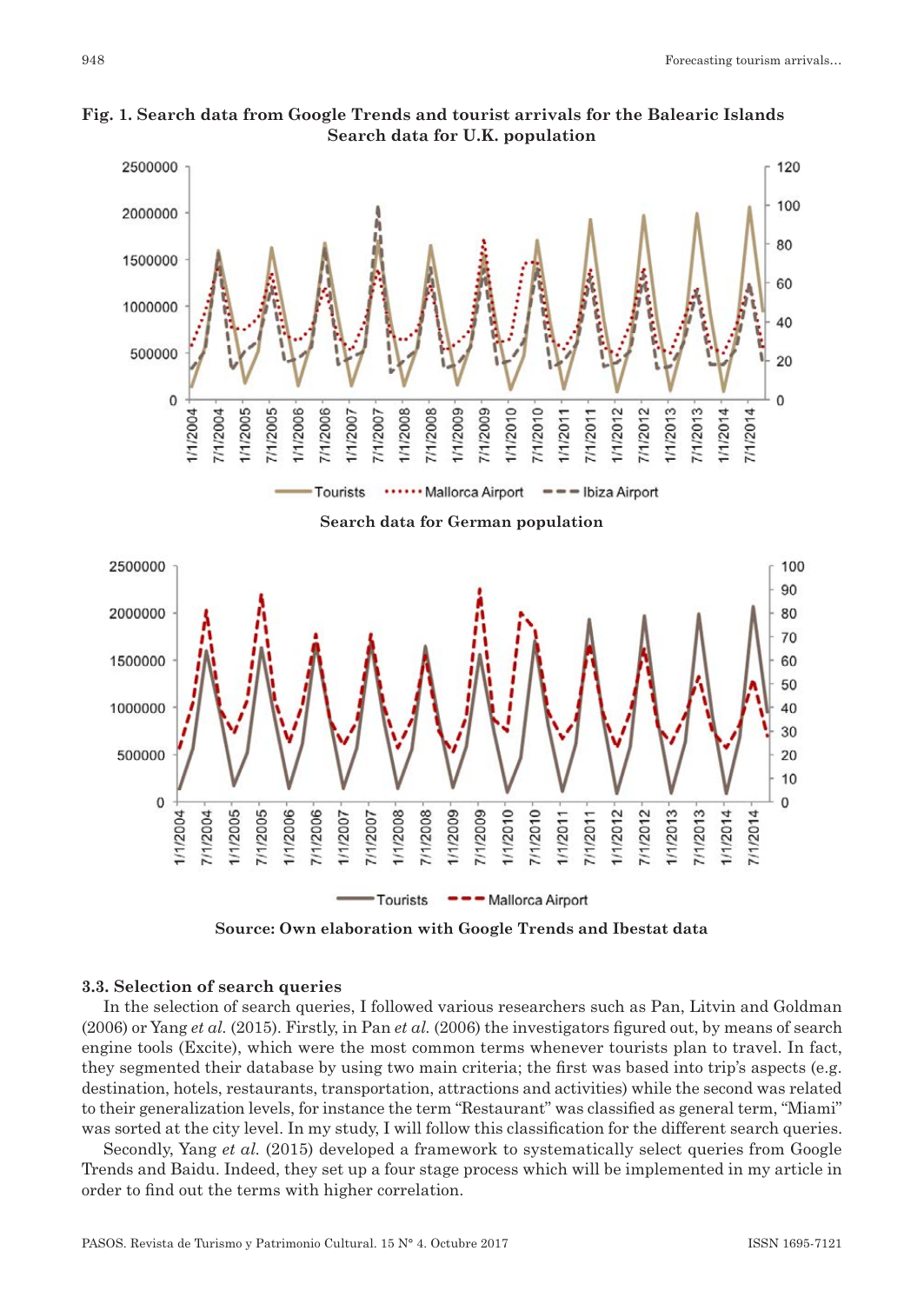The aim of my study is to analyze whether the inclusion of the Google Trends index can enhance the accuracy of the traditional forecasting models. Hence, considering a mature destination such as the Balearic Island, mainly visited by German and English tourism, it is interesting to dig into the different search queries by nationalities. Therefore, two different models will be set up according to the major outbound countries.

In order to facilitate the analysis, I concentrated the search queries database in the main tourism destination of the Balearic Islands, which is Mallorca. In 2014 Mallorca gathered 9.6 million of tourist arrivals, who came principally from Germany and U.K., 3.7 and roughly 2.2 million respectively (Ibestat, 2016). So, as it is stated above, from Yang *et al.* (2015) results the four stage process used in my study to select the different search queries and to create the index that will be used in the different models.

- (1) Initially 20 basic search queries were selected based on the different trip aspect posed by Pan *et al.* (2006) including 10 search queries in German and another 10 search queries in English. The translated searches are sorted in Table 1 with their corresponding categories.
- (2) Afterwards, the 20 queries were introduced in Google Trends as seed queries and retrieved the related queries. Then, I chose the related queries and repeat the procedure for second and third rounds. The total number of queries converged to 134, however only 100 queries remained in the database after duplications were removed. In fact, the UK database is composed by 49 search queries and the German database is formed by 51 search queries.

|                    | German Queries                       | U.K. Queries        |
|--------------------|--------------------------------------|---------------------|
| <b>Destination</b> | Mallorca Tourism                     | Mallorca Travel     |
|                    | <b>Travel Agency</b>                 | Palma de Mallorca   |
| <b>Hotels</b>      | Hotel Mallorca                       | Hotel Mallorca      |
|                    |                                      | Hotel Magaluf       |
| <b>Restaurants</b> | Mallorca Restaurant                  | Mallorca Restaurant |
| Transportation     | Flight Mallorca                      | Flight Mallorca     |
|                    | Mallorca Airport<br>Mallorca Tickets | Mallorca Airport    |
| <b>Attraction</b>  | Party Mallorca                       | Party Mallorca      |
| <b>Activities</b>  | Mallorca Beach                       | Mallorca Beach      |
|                    | Mallorca Weather                     | Mallorca Weather    |
|                    | Mallorca Activities                  |                     |

## **Table 1. Basic search queries related to tourists**

Source: Own elaboration with Stata11

(3) I have calculated the Pearson correlation coefficient between Mallorca monthly visitor volume and each of the search queries with different lag periods. In fact, for each query I calculated eight correlation coefficients of 0-7 months ahead respectively. Moreover, from the two datasets (i.e. Germany and UK) I selected 17 queries from UK, and 17 queries from Germany represented in Table 2 and Table 3 respectively. In order to calculate an appropriate number of search queries, I used 0.65 as the threshold for the correlation between visitors' volume and Google Trends data (Yang *et al.,* 2015). The reason of that threshold is the following. First, if we set a threshold below 0.65, let us imagine that I choose a threshold of 0.65, then 43 keywords for the UK and 38 keywords for Germany would be selected and it might reduce the parsimony and generalizability of the models. Second, if I increase the threshold to 0.70 the number of keywords would be 10 for the UK and 9 for Germany and therefore, it will result in a low forecasting accuracy. Hence, the selection of the threshold represents the trade-off between forecasting accuracy and model parsimony.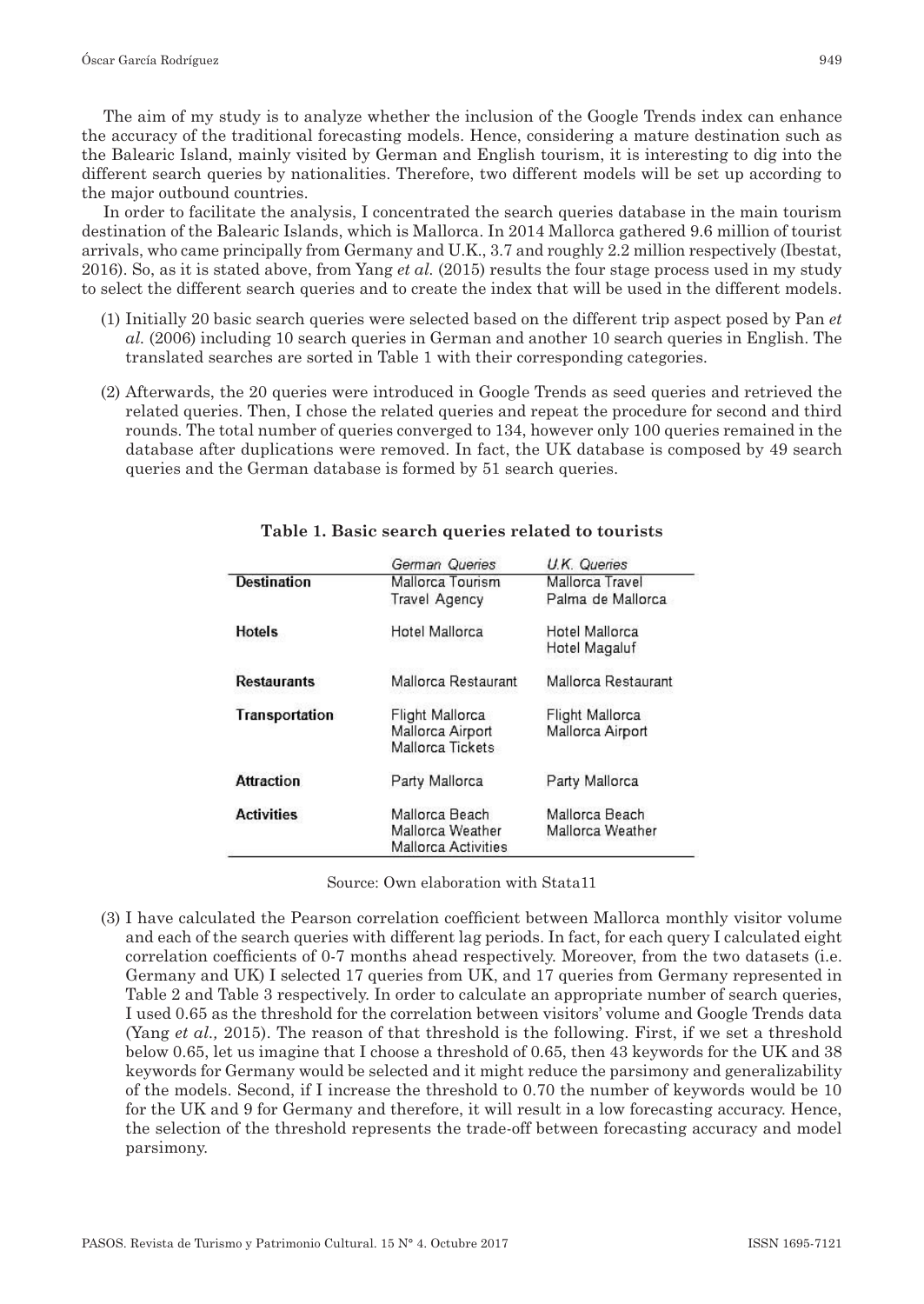#### **Table 2. Maximum correlation coefficient of search queries from Germany**

Maximum correlation coefficient of search queries from Germany

| Search query                  | Lag order | Search query                    | Lag order |
|-------------------------------|-----------|---------------------------------|-----------|
| Mallorca beach                |           | Mallorca airport arrival        |           |
| Alcudia Mallorca              |           | Palma airport arrival           |           |
| Alcudia beach                 |           | Palma airport                   |           |
| Playa Palma                   |           | Palma Mallorca airport          |           |
| Mallorca holiday ballermann   |           | Mallorca weather                |           |
| Mallorca airport              |           | <b>Weather in Mallorca</b>      |           |
| Most beautiful beach Mallorca |           | <b>Weather Mallorca April</b>   |           |
| Mallorca rental car           |           | Mallorca departures             |           |
|                               |           | <b>Weather Mallorca Alcudia</b> | 0         |

Source: Own elaboration with Stata11

(4) Since the purpose is to forecast the future tourist volume, based on Yang *et al.* (2015) I only select queries with, at least, one lag previous to the arrival. Therefore, 8 queries with 1 lag were chosen for Germany and 11 queries with 1 and 7 lags were chosen for UK as Google Trends predictors.

**Table 3. Maximum correlation coefficient of search queries from UK**

| Search query          | Lag order | Search query               | Lag order |
|-----------------------|-----------|----------------------------|-----------|
| Mallorca weather      |           | Mallorca airport           |           |
| Palma weather         |           | <b>Flight Palma</b>        |           |
| <b>BCM Magaluf</b>    |           | <b>Weather in Alcudia</b>  |           |
| Alcudia beach         |           | <b>Weather in Majorca</b>  |           |
| Mallorca travel       |           | <b>Weather in Mallorca</b> |           |
| Palma de Mallorca     |           | <b>Flight to Palma</b>     |           |
| Calas de Mallorca     |           | Palma Airport arrivals     |           |
| Palma Mallorca        |           | Palma departures           |           |
| <b>Hotel Mallorca</b> |           |                            |           |

Source: Own elaboration with Stata11

The data reveals interesting information about the travel behaviour of both countries. First, Table 2 shows that for the German tourists the lags of the maximum correlation coefficient varied mainly from 0 to 1, distributed similarly across the sample. Indeed, they are concentrated in the transportation and destination such as Mallorca airport arrival, Mallorca departures, Alcudia Mallorca, Mallorca beach. Nevertheless, it is important to point out that the weather queries were also relevant for the German tourists. Second, Table 3 represents the highest correlated lags for the UK travelers. It varies from 7 to 0 lags, being 1 the most common. Furthermore, it gathers information about destination (e.g. Calas de Mallorca, Palma de Mallorca, and Palma Mallorca), transportation (e.g. Mallorca travel, Mallorca airport, Palma departures) and weather information (e.g. Weather in Majorca, Weather in Alcudia).

## **3.4. Search data index**

In order to develop the different models I aggregated search data by using PCA analysis. Firstly, I computed Cronbach's Alpha to validate and testing the internal consistency of the PCA analysis. In fact, I obtained a value of 0.805 and 0.951 for the UK and German data respectively (recommended value of 0.7). Then, a PCA analysis was calculated for each database.

Table 4 shows German data results of the PCA analysis. The main indexes confirm the appropriateness of using this analysis (Delgado-Verde *et al*., 2011), since the KMO index had a value of 0.88 (higher than 0.6 that is the value recommended); the Bartlett test was significant at a level lower than 0.05 (0.000); the extraction column of the commonality showed high values between 0.70 and 0.91 that can be interpreted as the factor analysis adjust level. In addition, I applied Varimax orthogonal rotation, all items that had a load higher than 0.85 (items with a load lower than 0.4 were excluded from the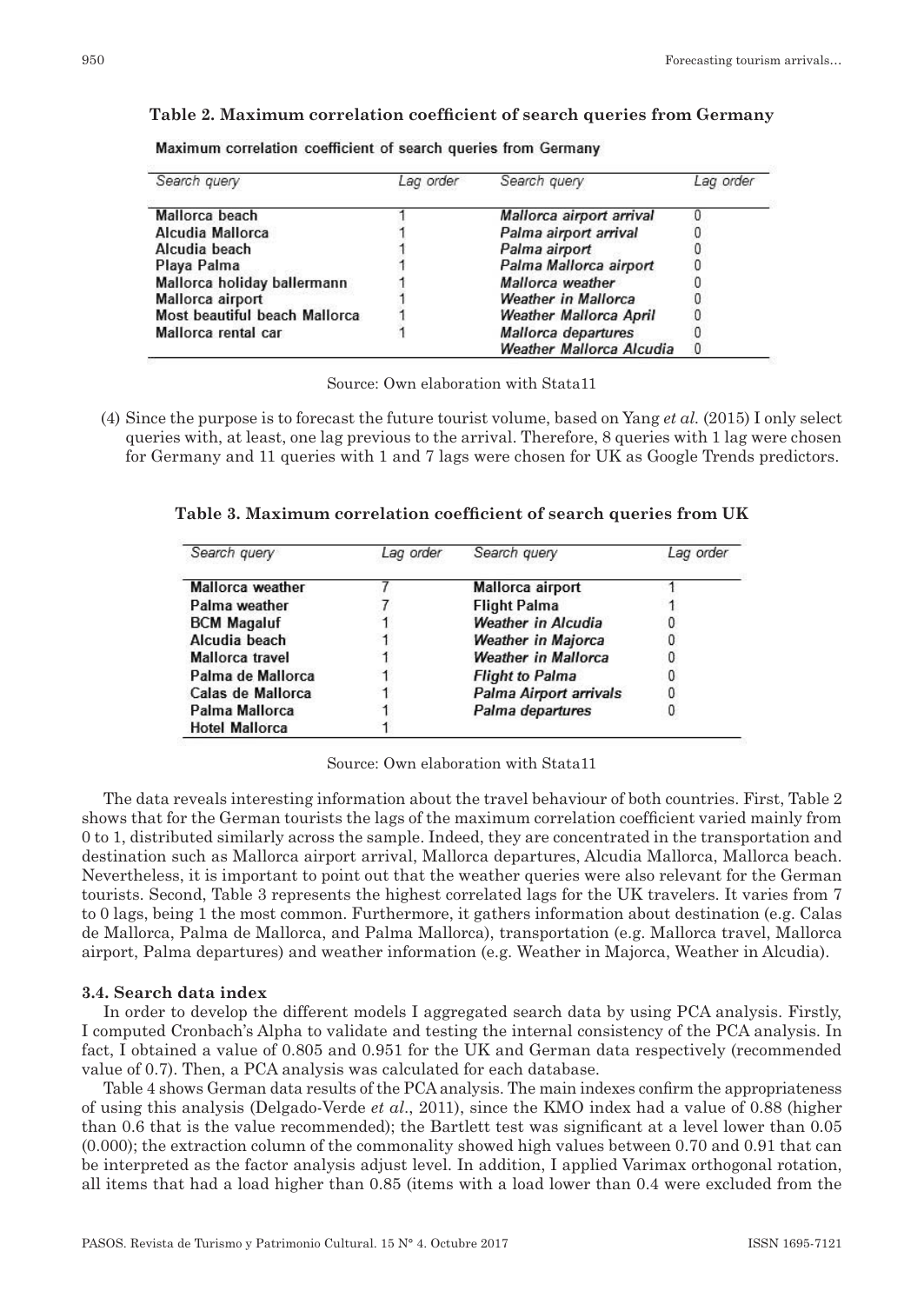table), finding one factor that deeply capture the extent and the degree of the relationship. Finally, the percentage of accumulated explained variance for the factor was 83.26 percent, being higher than the proposed value for social science: 60 percent (Hair, Anderson, Tatham, and Black, 2004).

I further calculated the PCA analysis for the UK data, which is represented on Table 5, and the results confirmed the appropriateness of implementing this framework. The KMO test showed a value of 0.893; the Barlett test was significant at a level lower than 0.05 (0.000); besides the communalities' extraction column showed high values between 0.705 and 0.942 indicating the factor adjusting level. Furthermore, Varimax orthogonal rotation was implemented obtaining item loads higher than 0.70, finding two factors that can be used to capture most of the information of the variables. Indeed, the accumulated explained variance by the two factors was 81.35 percent.

| Item                                                                                                                                                             | Weight Index 1 |
|------------------------------------------------------------------------------------------------------------------------------------------------------------------|----------------|
| Mallorca beach                                                                                                                                                   | 0.910          |
| Alcudia Mallorca                                                                                                                                                 | 0 953          |
| Alcudia beach                                                                                                                                                    | 0.914          |
| Most beautiful beach Mallorca                                                                                                                                    | 0.923          |
| Mallorca holiday ballermann                                                                                                                                      | 0.930          |
| Playa de Palma                                                                                                                                                   | 0.900          |
| Mallorca airport                                                                                                                                                 | 0.910          |
| Mallorca rental car                                                                                                                                              | 0.859          |
| Cronbach Alpha                                                                                                                                                   | 0.951          |
| KMO                                                                                                                                                              | 0.888          |
| Explained variance (%)                                                                                                                                           | 83 26          |
| Accumulated (%)                                                                                                                                                  | 83.26          |
| Note: Extraction method: Principal Component; Rotation method:<br>Varimax normalization with Kaiser, Only one component extracted,<br>solution cannot be rotated |                |

|  |  | Table 4. German data results from PCA analysis |  |  |
|--|--|------------------------------------------------|--|--|
|--|--|------------------------------------------------|--|--|

Source: Own elaboration with Stata11

The results showed in Table 4 indicate that for the German data the index captures the information regarding all the variables, namely destination and transportation variables. However, the UK sample variables, represented in Table 5, are gathered into two main factors. The first index captures mainly information regarding the destination and transportation, while the second index is focused on weather information. The following analyses were based on the PCA index created for each model.

| Item                    | Weight Index 1 | Weight Index 2 |
|-------------------------|----------------|----------------|
| Mallorca weather        |                | 0.726          |
| <b>BCM Magaluf</b>      | 0.797          |                |
| Palma weather           |                | 0.790          |
| Alcudia beach           | 0.898          |                |
| <b>Hotel Mallorca</b>   | 0.966          |                |
| Palma de Mallorca       | 0.839          |                |
| Calas de Mallorca       | 0.845          |                |
| Palma Mallorca          | 0.822          |                |
| <b>Mallorca Airport</b> | 0.950          |                |
| <b>Flight Palma</b>     | 0.884          |                |
| Mallorca travel         | 0.885          |                |
| Cronbach Alpha          |                | 0.803          |
| KMO                     |                | 0.893          |
| Explained variance (%)  | 69.72          | 11.63          |
| Accumulated (%)         |                | 81.35          |

#### **Table 5. UK data results from PCA analysis**

Note: Extraction method: Principal Component: Rotation method: Varimax normalization with Kaiser, Rotation has converged after three iterations

#### Source: Own elaboration with Stata11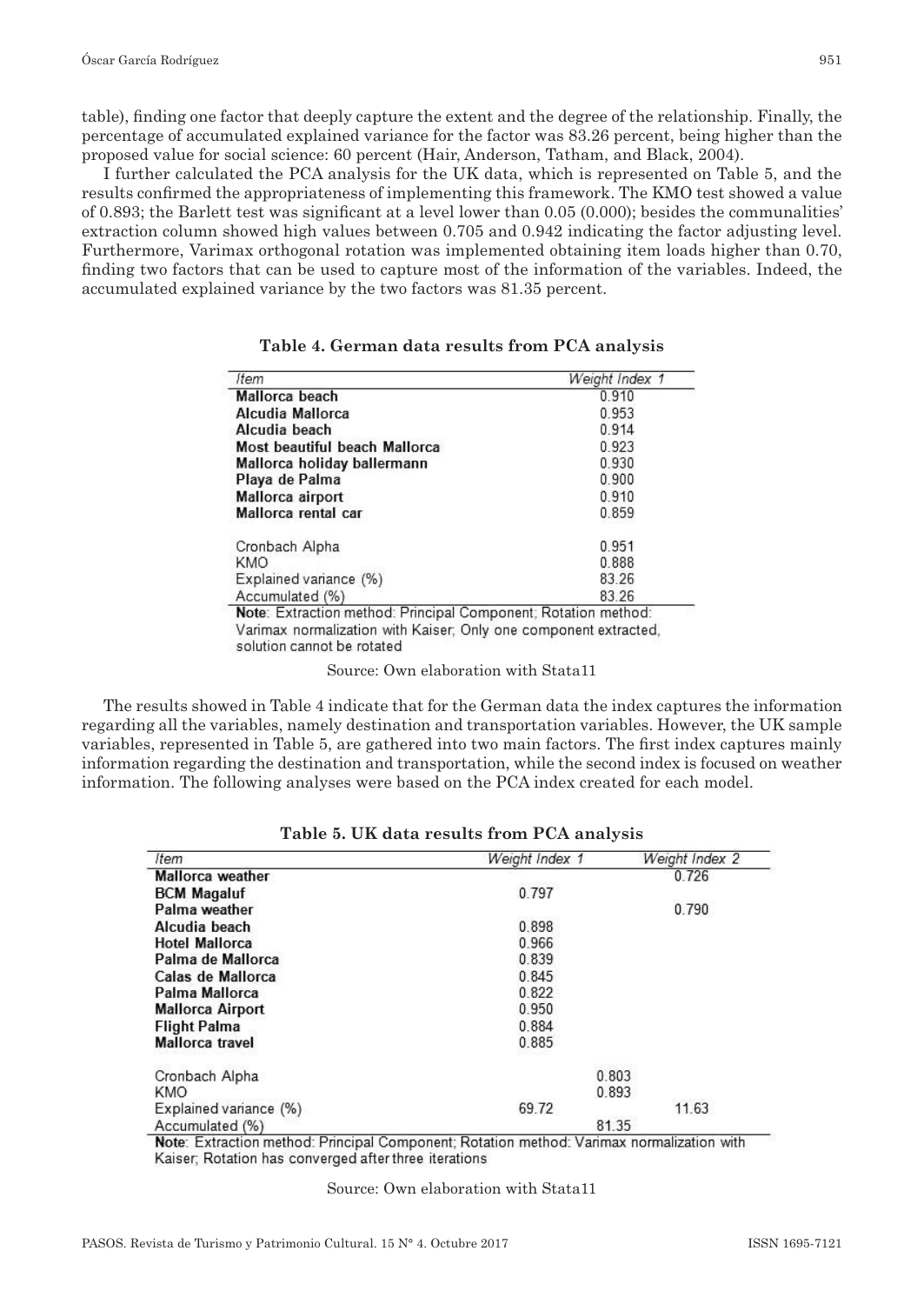#### **3.5. Co-integration analysis of search index and Mallorca visitors**

Considering the PCA conclusions I constructed two different time series models based on Google Trends data for Germany and UK. The dependent variable in the three models is  $T_{t_1}$ ,  $T_{t_1}$  which denotes the Mallorca monthly tourist volume, from August 2004 to June 2016.

$$
Log T_{t1} = c_0 + \beta_1 Log T_{t1} (-12) + u_t
$$
  
\n
$$
Log T_{t1} = c_0 + \beta_1 Log Ger_{t1} + u_t
$$
 (1)

$$
Log T_{t1} = c_0 + \beta_1 Log UK_{t1}^1 + \beta_2 Log UK_{t1}^2 + u_t \quad (3)
$$

Eq. (1) represents the baseline model which uses historical tourist volume data to predict the actual tourism arrivals. Since, the tourism demand presents seasonality features I decided to use as predictor the 12 periods  $T_{t1}$ , Moreover, Eq. (2) showed the first model with the PCA component derived from the German database. In addition, Eq. (3) represents the second model with PCA components using UK data from Google Trends, being  $UK_{t1}^1UK_{t1}^1$  the first weight index and  $UK_{t1}^2UK_{t1}^2$  the second weight index. Furthermore, the forecasting models of each country have been compared with its corresponding baseline model.

Due to the seasonality of the dependent variable, I decided to apply a logarithmic transformation to the tourist arrivals for Germany and for UK; meanwhile the idiosyncratic term is represented by  $u_t$  $u_t$  which captures the residual series.

With equations (1)-(3) I analyzed the correlogram and the partial correlogram of each independent variable in order to figure out whether the variable follows a stationary process or not. Moreover, augmented Dickey-Fuller (ADF) unit-roots test were applied to all independent variables in each model (see Table 6). Only the two dependent variables of the baseline models (i.e.  $\text{Log}T_{t1}^{GER}T_{t1}^{GER}$  for Germany and Log  $T_{t1}^{UK}T_{t1}^{UK}$  for UK) needed to be modified in order to transform to a stationary process. Moreover, I computed the ADF tests for the residuals of each regression in order to check for any co-integration relationship. The evidence shows that there exists a positive co-integration relationship between the exogenous and endogenous variable of each model represented in Table 6. In fact, the co-integration relationship implies that there exists a long-term relation between variables, so that when both variables grow in time T, they both do it in a totally synchronized form such that the error term between the variables does not increase.

On the one hand this might support the Granger causality analysis and, on the other hand my modelling process based on ARMAX models (Autoregressive Moving Average with External Variables). In all the four models, I employed data from August 2004, to December 2015, I omitted the last six periods in order to out-sample forecast. I created a baseline model for each database, namely I developed a baseline model for Germany  $L_{b1}L_{p1}$  and a baseline model for UK  $L_{b2}L_{b2}$ . Then, I estimated an ARMAX model for Germany and UK and I compared them with their corresponding baseline model.

#### *3.5.1. ARMAX results for Germany*

First of all I will briefly comment the baseline model results, and secondly the German ARMAX model estimation results. Indeed, the best baseline model for Germany is shown at Table 6. In  $L_{h1}L_{h1}$ all variables were significant at a 0.01 level, although the exogenous variable, in this case  $Log_{t_1}(-12)$  $T_{t1}(-12)$ , presented a coefficient close to zero (-0.0001). In addition, the constant, moving averages of order 1 and 12, and autoregressive of order 1 and 2 were statistically significant at a 0.01 level. The expression of the model is represented at equation 4:

$$
\begin{cases}\n\log T_{t1} = 12.375 - 0.0001 \log T_{t1} (-12) + u_t \\
u_t = 1.429 u_{t-1} - 0.752 u_{t-2} + \varepsilon_t - 0.466 \varepsilon_{t-1} + 0.701 \varepsilon_{t-12}\n\end{cases} (4)
$$

The ARMAX model for Germany that best fitted the data was an ARMAX (1, 12) meaning that the error term presented an autoregressive part of order 1 and a moving average of order 12. The independent variable and all the autoregressive and moving average coefficients were statistically significant at a 0.01 level. The positive coefficient of the PCA index suggested a correlation between web search data and Mallorca tourist volumes. The formal expression of the model is represented at equation 5:

$$
\begin{cases}\n\log T_{t1} = 0.209 \text{ G}er_{t1} + u_t \\
u_t = -0.696 \, u_{t-1} + \varepsilon_t + 0.899 \, \varepsilon_{t-12}\n\end{cases} (5)
$$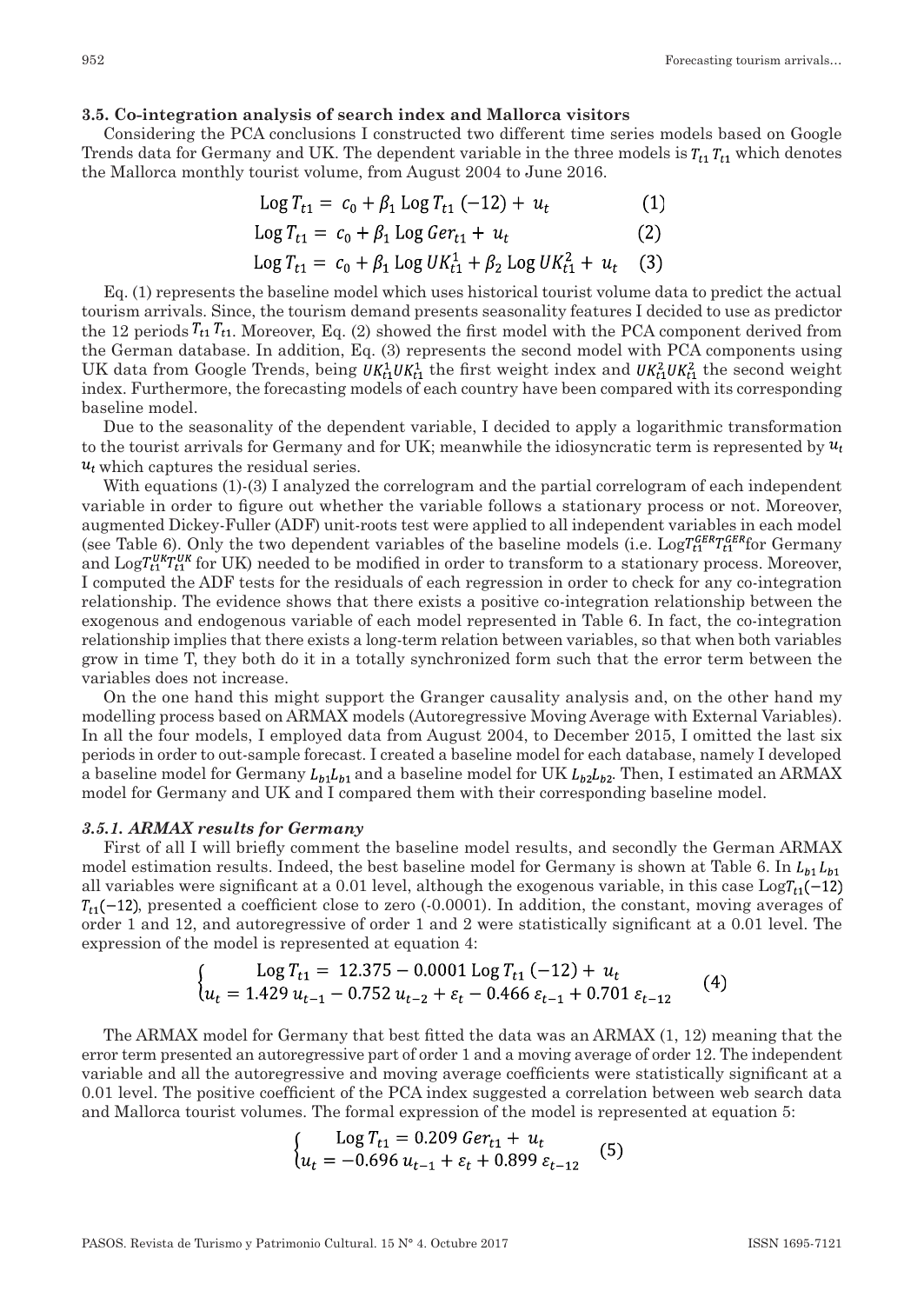Moreover, unit root-test for the residuals indicated that both models were stationary at a 0.01 level. Thus, it confirmed the co-integration relationship that was embedded between the principal component factor for Germany ( $Ger_t, Ger_t$ ) and German visitor volume for Mallorca.

In order to select a model I based the conclusions on different indicators such as the Log-likelihood, and the information criteria such as AIC (Akaike Information Criteria) and BIC (Bayesian Information Criteria). The results lead to the selection of the baseline model since, the lower the information criteria the better 55.793 vs. 99.572 (AIC) and 75.920 vs. 114.386 (BIC), and also the Log-likelihood indicates the same results, however, in this last case the larger the indicator the better the model, -20.896 vs. -44.786 (Log likelihood).

## *3.5.2. ARMAX results for the UK*

Again, I developed two models to allow comparison, first the baseline model for UK represented by  $L_{12}L_{12}$  and then the ARMAX model including the PC indicators (UK1). In Table 6 there are shown the coefficients and their significance level. The baseline model presented all significant coefficients at a 1% confidence level, yet the exogenous variable had a coefficient close to zero (-0.0003). The rest of the variables (i.e. Moving Average of order 1 and 2) had a positive coefficient and were statistically significant at a 0.01 level. In equation 6 is represented the baseline model:

$$
\begin{cases}\n\text{Log } T_{t1} = 11.739 - 0.0003 \text{ Log } T_{t1} (-12) + u_t \\
u_t = \varepsilon_t + 1.453 \varepsilon_{t-1} + 0.861 \varepsilon_{t-2}\n\end{cases} \tag{6}
$$

The ARMAX model with the UK principal component factors is defined in equation 7. In the model, all coefficients were statistically significant at a 1% level, although the first component was not (i.e.  $UK<sub>11</sub><sup>K</sup>$  $\langle U K_{t_1}^1 \rangle$  neither at a 10% of significance. The second component was statistically significant and presented a positive coefficient indicating a positive correlation between the weather search information and the Mallorca visitor arrivals.

$$
\begin{cases}\n\log T_{t1} = 11.812 - 0.069 \, UK_{t1}^1 + 0.064 \, UK_{t1}^2 + u_t \\
u_t = 0.989 \, u_{t-12} + \varepsilon_t + 0.414 \, \varepsilon_{t-1} + 0.180 \, \varepsilon_{t-2} - 0.279 \, \varepsilon_{t-12}\n\end{cases} (7)
$$

I tested for unit-root implementing an ADF in the residuals and both models lead to a stationary conclusion at a 0.01 level. This confirmed the co-integration association between dependent and independent variables, and the idea that there is a long-term association between variables. Based on the various tests like Log likelihood, AIC and BIC criteria I selected the UK model since it presents better estimation results.

| Data source           |           | Germany visitor data                                                   |              | Germany ARMAX model |            | U.K. visitor data     |              | U.K. ARMAX model |             |
|-----------------------|-----------|------------------------------------------------------------------------|--------------|---------------------|------------|-----------------------|--------------|------------------|-------------|
| Model                 |           | Baseline L.                                                            |              | Model G1            |            | Baseline $L_{\alpha}$ |              | ModelUK1         |             |
| Independent           |           | $LogTe1(-12)$                                                          | $-0.0001***$ | $Gere_{n}$          | $0.209***$ | $LogT_{c1}$ (-12)     | $-0.0003***$ | $UK1_{t1}$       | $-0.069$    |
| variables             |           |                                                                        | $(-2.94)$    |                     | (3.62)     |                       | $(-9.69)$    |                  | $(-1.04)$   |
|                       |           | $\mathbf C$                                                            | 12.375***    | MA(12)              | $0.889***$ | $\mathcal{C}$         | $11.739***$  | $UK^1_{1/2}$     | $0.064***$  |
|                       |           |                                                                        | (106.69)     |                     | (9.30)     |                       | (46.84)      |                  | (22.65)     |
|                       |           | MA(1)                                                                  | $-0.466***$  | AR(1)               | $0.696***$ | MA(1)                 | $1.453***$   | $\mathcal{C}$    | $11.812***$ |
|                       |           |                                                                        | $(-2.55)$    |                     | (10.48)    |                       | (29.89)      |                  | (22.65)     |
|                       |           | MA(12)                                                                 | $0.701***$   |                     |            | MA(2)                 | $0.861***$   | AR(12)           | $0.989***$  |
|                       |           |                                                                        | (7.71)       |                     |            |                       | (16.59)      |                  | (118.40)    |
|                       |           | AR(1)                                                                  | $1.429***$   |                     |            |                       |              | MA(1)            | $0.414***$  |
|                       |           |                                                                        | (14.42)      |                     |            |                       |              |                  | (6.74)      |
|                       |           | AR(2)                                                                  | $-0.752***$  |                     |            |                       |              | MA(2)            | $0.180***$  |
|                       |           |                                                                        | $(-7.69)$    |                     |            |                       |              |                  | (2.60)      |
|                       |           |                                                                        |              |                     |            |                       |              | MA(12)           | $-0.219***$ |
|                       |           |                                                                        |              |                     |            |                       |              |                  | $(-3.61)$   |
| Log likelihood        |           | $-20.896$                                                              |              | $-44.786$           |            | $-142.341$            |              | 16.417           |             |
| AIC                   |           | 55.793                                                                 |              | 99.572              |            | 294.682               |              | $-16.834$        |             |
| <b>BIC</b>            |           | 75.920                                                                 |              | 114.386             |            | 309.058               |              | 6.868            |             |
| Residual              | ADF       | $-12.327***$                                                           |              | $-9.935***$         |            | $-10.946***$          |              | $-9.782***$      |             |
| stationary            | 1% Crit.  | $-3.500$                                                               |              | $-2.594$            |            | $-3.500$              |              | $-2.353$         |             |
|                       | 5% Crit.  | $-2.888$                                                               |              | $-1.950$            |            | $-2.888$              |              | $-1.656$         |             |
|                       | 10% Crit. | $-2.578$                                                               |              | $-1.613$            |            | $-2.578$              |              | $-1.288$         |             |
|                       | Conclude  | Stationary                                                             |              | Stationary          |            | Stationary            |              | Stationary       |             |
| Conclusion            |           | Co-integration                                                         |              | Co-integration      |            | Co-integration        |              | Co-integration   |             |
| Adjusted observations |           | 130                                                                    |              | 142                 |            | 130                   |              | 142              |             |
|                       |           | Note: *, ** and *** denotes significance at the 10%, 5% and 1 % level. |              |                     |            |                       |              |                  |             |

**Table 6. Regression comparison of model G1, UK1 with baseline models**  $L_{b}$ **, and**  $L_{b}$  **(2004.8 – 2015.12)**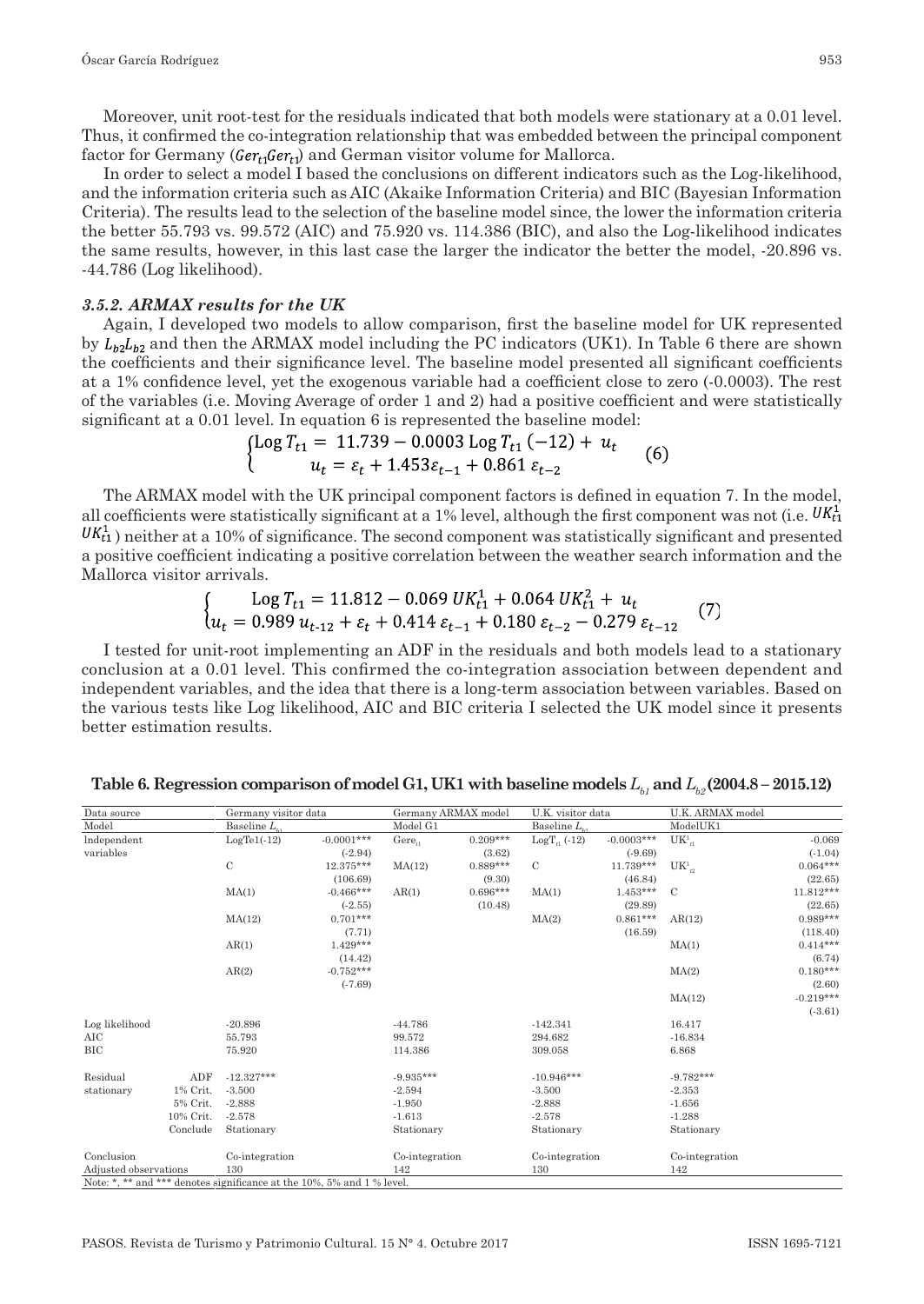To sum up, it is interesting to see that in all the models, but especially on the G1 and UK1 models, the coefficient of  $u_i u_i$ , were statistically significant, and it implies that the exogenous variable (i.e.  $Ger_{t_1}$  $Ger_{t}$ ,  $UK_{t1}^1UK_{t1}^2$  and  $UK_{t2}^2UK_{t1}^2$  could not explain all the variability in the tourists' volume. In fact, other factors might influence visitors' short-term variations.

#### **3.6. Granger causality analysis**

The existence of a correlation, either positive or negative, among two variables does directly imply causality between them. Indeed, it does mean that one variable causes the fluctuations of the other. Theses causes and consequences might come from a spurious origin. Thus, the Granger causality tests allow us to analyze whether a variable X causes variable Y. In fact, under null hypothesis there is no causality relationship between variables and under alternative hypothesis otherwise.

Consequently, I tested Granger causality for our two ARMAX models with principal component indexes (i.e. G1 and UK1). Yet, in the case of Germany it was preferable to select the baseline model I wanted to analyze the relationship between variables to figure out the possible existence of causality. Due to the great sensitivity to the lag order, I previously considered five test criteria for the selection of the lag order: LR (Likelihood Ratio Test), FPE (Final Prediction Error Criterion Minimum), AIC (Akaike Information Criterion), SBIC (Schwarz Information Criterion) and HQ (Hannan-Quinn Information Criteria) which are represented in Table 7.

| Lag            | Lool                                                   | LR        | <b>FPE</b> | AIC       | SBIC     | HQ       | Lag            | Lool                                                   | LR       | FPE      | AIC    | SBIC   | HQ       |
|----------------|--------------------------------------------------------|-----------|------------|-----------|----------|----------|----------------|--------------------------------------------------------|----------|----------|--------|--------|----------|
| $\mathbf{0}$   | $-294.254$                                             | <b>NA</b> | 0.335      | 4.584     | 4.627    | 4.601    | 0              | $-422.619$                                             | NA       | 2.241    | 6.482  | 6.526  | 6.500    |
| 1              | $-222.938$                                             | 150.63    | 0.112      | 3.495     | 3.626    | 3.548    | 1.             | -339.892                                               | 165.45   | 0.673    | 5.280  | 5.412  | 5.334    |
| $\overline{2}$ | $-167.819$                                             | 110.24    | 0.051      | 2.714     | 2.934    | 2.803    | $\overline{2}$ | $-304.469$                                             | 70.846   | 0.417    | 4.801  | 5.020  | 4.890    |
| 3              | $-152.353$                                             | 30.932    | 0.043      | 2.539     | 2.847    | 2.664    | 3              | $-292.397$                                             | 24.145   | 0.368    | 4.677  | 4.985  | 4.802    |
| 4              | $-134.055$                                             | 36.596    | 0.034      | 2.321     | 2.716    | 2.481    | 4              | $-271.15$                                              | 42.493   | 0.283    | 4.414  | 4.809  | 4.575    |
| 5.             | $-105.126$                                             | 57.858    | 0.023      | 1.940     | 2.423    | 2.137    | 5.             | $-238.158$                                             | 65.985   | 0.182    | 3.971  | 4.454  | 4.168    |
| 6              | $-66.990$                                              | 76.273    | 0.014      | 1.419     | 1.990    | 1.651    | 6              | $-192.821$                                             | 90.675   | 0.096    | 3.340  | 3.911  | 3.572    |
| 7              | $-34.122$                                              | 65.735    | 0.009      | 0.978     | 1.637    | 1.246    | 7              | $-171.463$                                             | 42.715   | 0.074    | 3.075  | 3.734  | 3.343    |
| 8              | $-19.602$                                              | 29.04     | 0.007      | 0.818     | 1.564    | 1.121    | 8              | $-161.782$                                             | 19.362   | 0.068    | 2.989  | 3.735  | 3.292    |
| 9              | $-6.922$                                               | 25.36     | 0.006      | 0.685     | 1.519    | 1.024    | 9              | $-144.462$                                             | 34.64    | 0.055    | 2.785  | 3.619  | 3.124    |
| 10             | $-3.666$                                               | 6.512     | 0.006      | 0.697     | 1.619    | 1.071    | 10             | $-142.623$                                             | 3.678    | 0.057    | 2.818  | 3.740  | 3.193    |
| 11             | 25.402                                                 | 58.137    | 0.004      | 0.314     | 1.324    | 0.724    | 11             | $-130.45$                                              | 24.345   | 0.051    | 2.693  | 3.703  | 3.104    |
| 12             | 67.8751                                                | 84.946*   | $0.002*$   | $-0.272*$ | $0.824*$ | $0.173*$ | 12             | $-61.699$                                              | $137.5*$ | $0.019*$ | 1.705* | 2.802* | $2.151*$ |
|                | *Indicates optimal lag order selected by the criterion |           |            |           |          |          |                | *Indicates optimal lag order selected by the criterion |          |          |        |        |          |
|                |                                                        |           | Germany    |           |          |          |                |                                                        |          | UK       |        |        |          |

**Table 7. Lag order selection criteria for Granger causality test**

Source: Own elaboration with Stata11

The different criteria lead to the selection of the same lag order of 12. This order was used in the Granger causality test which is represented in Table 8. Furthermore, the results of the analysis showed that for the G1 model  $Ger_{r1}Ger_{r1}$  and Log  $T_{r1}Log T_{r1}$  Granger caused each other, that means, Google Trends data can predict Mallorca tourism volume and vice versa. However, for the UK1 model  $UK<sub>t</sub><sup>2</sup> UK<sub>t1</sub><sup>2</sup>$  and Log  $T_{t1}$ Log  $T_{t1}$  I only found out a positive Granger causality for the UK Google Trends data implying that Google Trends can be used as a predictor of UK tourism volumes, although I did not find support for the opposite causal relationship, since the p.value is larger than 0.05 (0.7303).

#### **Table 8. Granger causality test results for search data and volume visitors**

| Null hypothesis                                        | F-statistics | P-value |
|--------------------------------------------------------|--------------|---------|
| Model G1                                               |              |         |
| $Ger_{\alpha}$ does not Granger cause Log $T_{\alpha}$ | 6.5021       | 0.0120  |
| Log $T_{\alpha}$ does not Granger Cause Ger.           | 7.5962       | 0.0067  |
| Mode/UK1                                               |              |         |
| $UK2$ , does not Granger cause Log $T1$                | 4.3695       | 0.0386  |
| Log $T_{\alpha}$ does not Granger cause $UK^2$ .       | 0.1193       | 0.7303  |

#### **Source: Own elaboration with Stata11**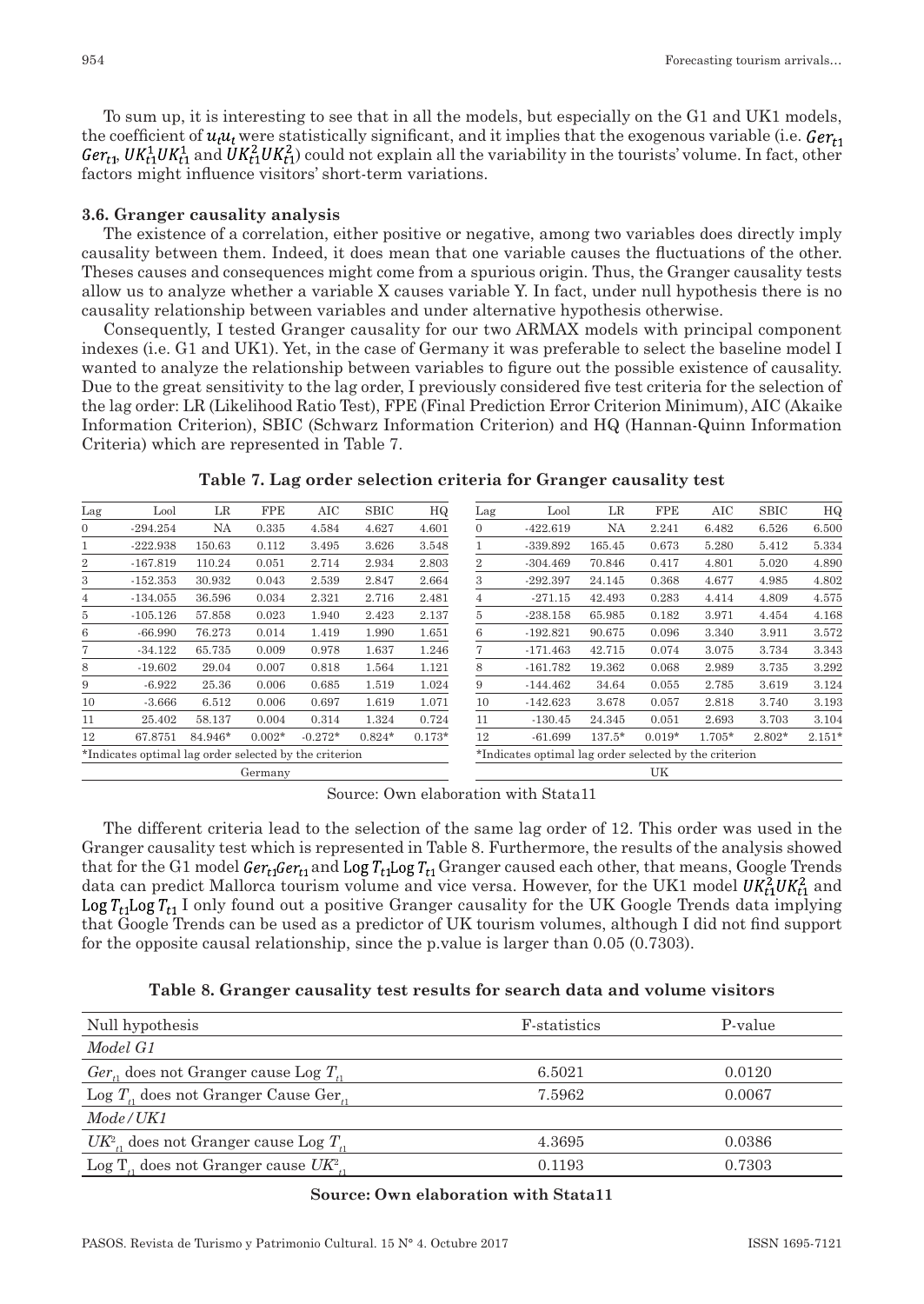## **4.7. Forecasting with web search data**

In order to test the predictive power and accuracy of the different models, I dropped from the training set the last six months from January 2016 until June 2016 for testing and compare the results. I compared the actual value of the dependent variable with its corresponding predicted value, and then calculated the percentage of error and lastly, the MAPE (Mean Absolute Percentage Error) shown in Table 9.

The results indicated that both models, G1 and UK1, predicted 6 months of the Mallorca visitors' volume more accurately than their corresponding baseline models. In fact, the G1 model improves the results in a roughly 2%, although in the UK case the UK1 model enhances the prediction by reducing the error in a 5%.

| Data source                 | German Visitar<br>Google Trends<br>UK visitar history<br>history data<br>data<br>Germany |          | Google Trends UK |        |                   |        |           |        |           |
|-----------------------------|------------------------------------------------------------------------------------------|----------|------------------|--------|-------------------|--------|-----------|--------|-----------|
| Model<br>Baseline $L_{\mu}$ |                                                                                          | Model G1 |                  |        | Baseline $L_{b2}$ |        | Model UK1 |        |           |
| Month                       | Actual                                                                                   | Fitted   | $Error\%$        | Fitted | $Error\%$         | Fitted | $Error\%$ | Fitted | $Error\%$ |
| 2016M01                     | 9.39                                                                                     | 10.77    | 14.69%           | 11.21  | 16.89%            | 11.45  | 21.93%    | 9.60   | 1.83%     |
| 2016M02                     | 9.82                                                                                     | 11.51    | 17.20%           | 11.48  | 14.42%            | 9.53   | 2.95%     | 9.69   | 1.36%     |
| 2016M03                     | 11.27                                                                                    | 12.31    | 9.22%            | 11.73  | 3.73%             | 10.69  | 5.14%     | 10.76  | 4.77%     |
| 2016M04                     | 11.88                                                                                    | 12.76    | 7.40%            | 12.40  | 4.07%             | 12.37  | 4.12%     | 12.42  | 4.36%     |
| 2016M05                     | 12.55                                                                                    | 13.19    | 5.09%            | 13.03  | 3.63%             | 12.02  | 4.22%     | 13.04  | 4.07%     |
| 2016M06                     | 12.88                                                                                    | 13.13    | 1.94%            | 13.05  | 1.29%             | 11.72  | 9.00%     | 12.97  | 0.76%     |
| MAPE                        |                                                                                          | 9.26%    |                  | 7.34%  |                   | 7.89%  |           | 2.86%  |           |

| Table 9. Forecast comparison of G1 and UK1 models with baseline models $\ L_{_{b\,I}}$ and $L_{_{b2}}$ |  |
|--------------------------------------------------------------------------------------------------------|--|
|--------------------------------------------------------------------------------------------------------|--|

Source: Own elaboration with Stata11

In addition, I plotted on Fig. 2 the residuals, the actual value of the dependent variable (i.e. the natural log of the tourism arrivals) and also, the fitted value of the two estimated models. Hence, the results pointed out that model UK1 outperforms model G1 in fitting the data, since it seemed to present less variance.





Source: Own elaboration with Stata11

## **4. Conclusions**

This article analyzed all the previous literature about forecasting, focusing especially in forecasting with search engine data. I followed the methodology and tried to replicate the study performed by Yang *et al.* (2015) using Google Trends data for the Balearic Island context.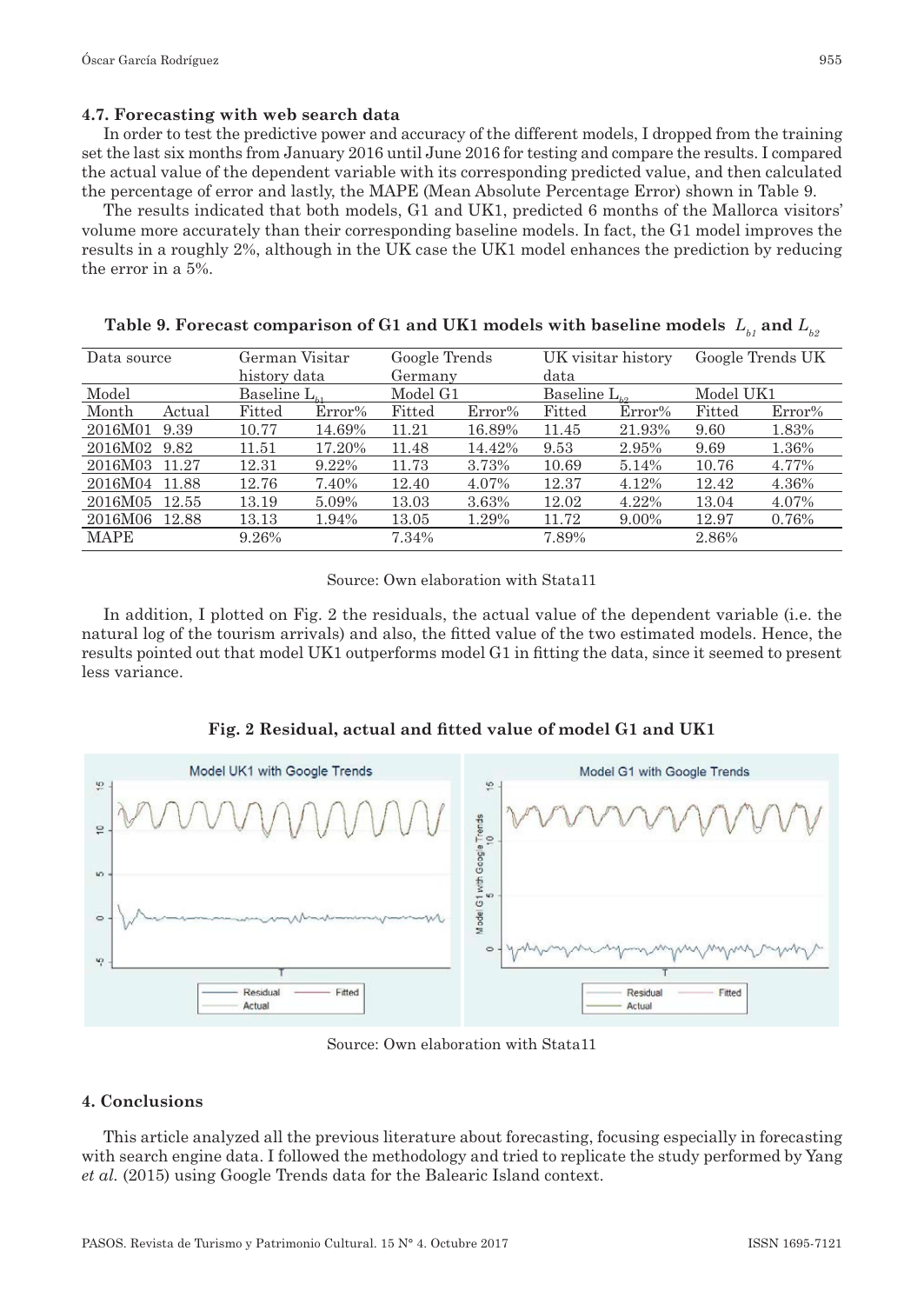The focus of my study was framed on the most recent part of the forecasting literature, in the nowcasting framework. Nowcasting as Castle *et al.* (2009) said implies to forecast the present or the recent past, that means that with quite recent data (i.e. weekly or monthly) we are able to make accurate predictions for a determined variable. Indeed, what I wanted to show in this article is the nowcasting power of Google Trends as a source for forecasting German and UK tourism volumes.

The database was directly extracted into weekly data from Google Trends. Initially, I chose 10 main keywords for each nationality, and then I selected the related queries from the second, third and fourth iteration. In total, 49 queries for Germany and 51 for UK were selected. Afterwards, I transformed the data from weekly into monthly data by implementing dynamic tables, since the tourist arrivals are represented into monthly data. Due to the seasonality of the queries I created lags 0-7 for each indicator, and then I calculated the Pearson correlation coefficient and select those which presented the highest correlation value. Later, I constructed a principal component analysis in order to gather the maximum information in different indexes. I found very good results and, indeed one index was created for Germany and two indexes were created for UK.

Thereafter, the comparison of the baseline model with alternative models using ARMAX framework was implemented. I compared each country with their corresponding baseline model, and I concluded that according to the different information criteria the best models were the baseline model for Germany, and the alternative model for the UK.

Our article makes two principal contributions in the existing forecasting literature. First, this is the first study that forecast tourism arrivals in the Balearic Islands by implement search engine methods such as Google Trends, and the results supported the idea that the Google Trends index enhances forecasting accuracy. In fact, this can pose the base for further research on that topic since it is interesting to reveal the structure of the "nowcasting" models. Second, I supported the methodology for query selection to better fit and predict visitors' volume suggested by Yang *et al.* (2015), however, I applied slightly variations to the initial methodology.

#### **4.1. Implications**

Our results reveal relevant implications for managerial decisions and for policy maker decisions. This new forecasting approach can influence managerial decisions mainly in the tourism and hospitality services by developing a new framework for monitoring and tracking short-term information about the consumers' demand. For instance in the case of a hotel, the capacity is limited for the short-term, since the hotel cannot enlarge the capacity from one day to another. Thus a room which is not occupied implies directly a loss to the hotelier, and therefore a decrease in the profits generated. Whether the hotel company is able to better adapt the demand, by increasing the forecasting accuracy including web search data into their forecasting models as I have shown in this paper, then the hotel will be able to improve its efficiency.

Indeed, our results pose some hints on how to solve some problems that revenue management tries to answer. For example, the forecasting part of the revenue management is crucial for determining overbooking strategies, pricing strategies, and so on. Hence, compared to traditional models of monitoring visitor numbers, the predictive power of our models based on web search data is much higher.

Moreover, policy makers could use web search queries of a particular region to release a forecasted tourists' index and companies can use it as a benchmark for local tourism and hospitality companies to measure their performance. For instance, whether the tourists' index showed a 30% of increase for a certain area in a month, yet if the reservation volume of that area only increases a 15%it should not be considered as a good result since there is still a 15% gap of reservation volume that will be lost. Furthermore, enhancing the accuracy of the estimating models will lead to a better prediction of the tourism demand and hence an increase in the efficiency of the resources managed by policy makers. For instance, in the Balearic Islands the overcrowded seasonal months (i.e. June, July and August) imply the need for better handle the tourism activity, such as the environmental management. Indeed, Álvarez-Díaz and Rosselló-Nadal (2010) estimated three different models (i.e. ARIMA, transfer function model and causal artificial neural network) and included meteorological explanatory variables in the analysis. Finally, they found out that including this weather factors enhanced the forecasting accuracy. This is a clear example of how weather factor, as in the case of the UK1 model, can improve the forecasting results of an estimating model. Lastly, policy makers can use the forecasted demands to predict the possible income generated by imposing a tourism tax such as the Ecotax.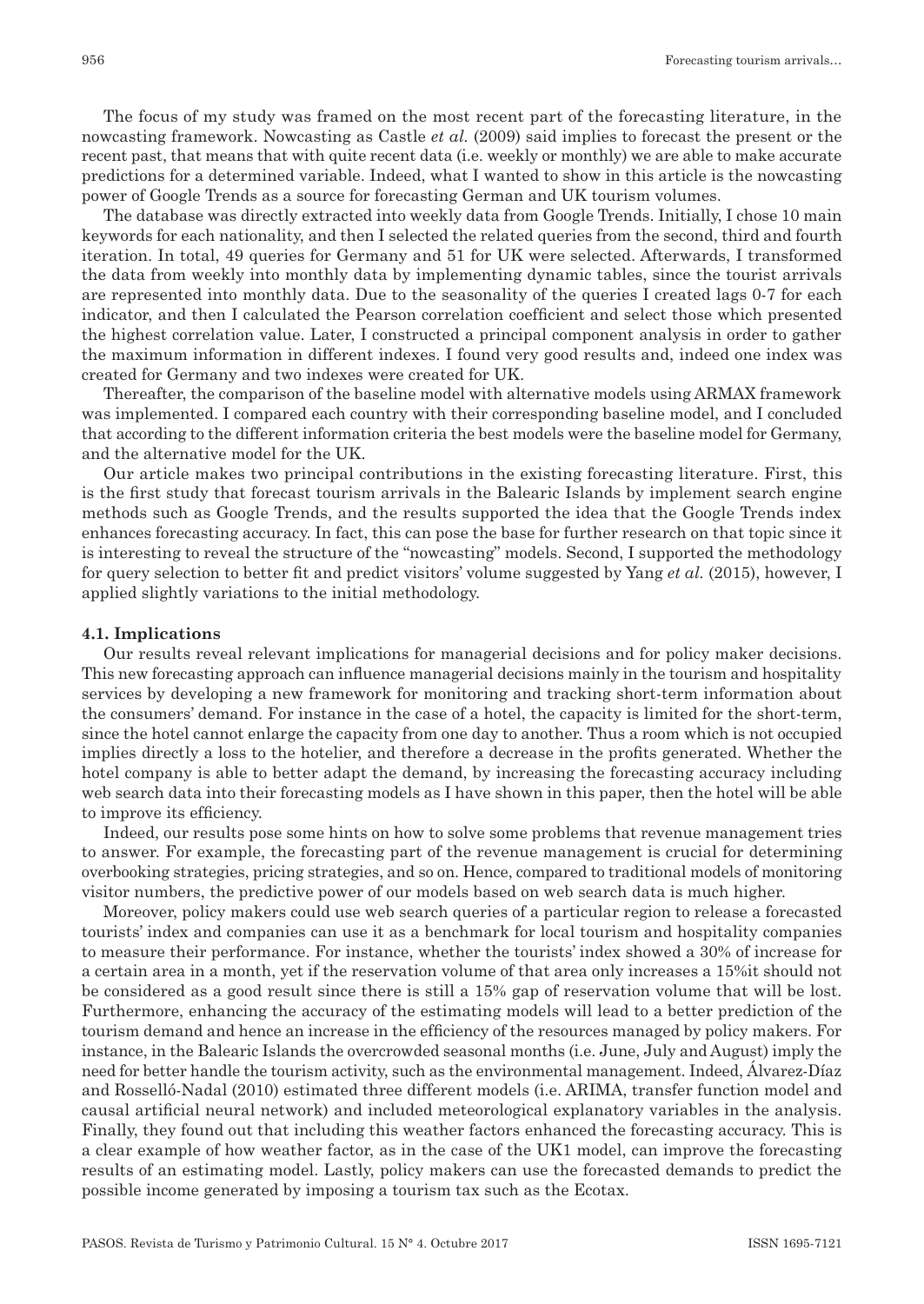## **4.2. Limitations and further research**

Nevertheless our study presents some limitations that can pose a milestone for future research in this topic. The first one is that I only focused in Balearic Islands tourism arrivals; therefore the ability to generalize the conclusions is limited. Another important limitation that I ad hoc experimentation reveals that there exists a gap between Google Trends data and travel agency queries, at least, for the two countries that I selected. In fact, this might pose a threat to our results since they do not gather information regarding travel agency companies that play a key role in the travel and plan process of these two tourism countries. Further research in this last issue must be studied in order to clarify the significance of the relationship, and how it can influence the estimation results.

## **Bibliography**

Aguiló, E., Riera, A. and Rosselló, J.

- 2005 "The short-term price effect of a tourist tax through a dynamic demand model: The case of the Balearic Islands". *Tourism Management,* 26(3):359-365.
- Althouse, B.M., Ng, Y. Y. and Cummings, D.A.
- 2011 "Prediction of dengue incidence using search query surveillance". *PLoS Neglected Tropical Diseases,* 5(8): e1258.
- Alvarez-Diaz, M., Mateu-Sbert, J. and Rosselló-Nadal, J.
- 2009 "Forecasting tourist arrivals to Balearic Island using genetic programming". *International Journal of Computational Economics and Econometrics,*1(1):65-75.
- Álvarez-Díaz, M. and Rosselló-Nadal, J.
- 2010 "Forecasting British tourist arrivals in the Balearic Islands using meteorological variables". *Tourism Economics,* 16 (1):153-168.
- Arenoe, B., Van der Rest, J.P. and Kattuman, P.
- 2015 "Game theoretic pricing models in hotel revenue management: An equilibrium choice-based conjoint analysis approach". *Tourism Management,* 51: 96-102.
- Bangwayo-Skeete, P.F. and Skeete, R.W.
- 2015 "Can Google data improve the forecasting performance of tourist arrivals? Mixed-data sampling approach". *Tourism Management,* 46: 454-464.

Butler, R.

1980 "The concept of a Tourist Area Cycle of Evolution: Implications for Management of Resources". *Canadian Geographer,* 24: 5-12.

Canestrelli, E. and Costa, P.

- 1991 "Tourist capacity: A fuzzy approach". *Annals of Tourism Research,* 18 (2): 295-311.
- Castle, J.L., Fawcett, N.W. and Hendry, D.F.
- 2009 "Nowcasting is not just contemporaneous forecasting". *National Institute Economic Review*, 210  $(1):71-89.$
- Choi, H. and Varian, H.
- 2009 "Predicting the Present with Google Trends". *Economic Record,* 88(1):2-9 Chu, F.L.
- 2009 "Forecasting tourism demand with ARMA-based methods". *Tourism Management,* 30(5):740-751. Delgado-Verde, M., Martín-de-Castro, G., Navas López, J.E. and Cruz-González, J.
- 2011 "Capital social, capital relacional e innovación tecnológica. Una aplicación al sector manufacturero español de alta y media-alta tecnología". *Cuadernos de Economía y Dirección de la Empresa*, 14:207-221.
- Ginsberg, J., Mohebbi, M.H., Patel, R.S., Brammer, L., Smolinski, M.S. and Brilliant, L. 2009 "Detecting influenza epidemics using search engine query data". *Nature,* 457(7232):1012-1014. Gounopoulos, D., Petmezas, D. and Santamaria, D.
- 2012 "Forecasting tourist arrivals in Greece and the impact of macroeconomic shocks from the countries of tourists' origin". *Annals of Tourism Research,* 39 (2):641-666.
- Hair, J.F. Jr, Anderson, R.E., Tatham, R.L. and Black, W.C.
- 2004 *Análisis multivariante*, 5th ed.,Pearson-Prentice Hall, Spain:Madrid.
- Huang, X., Zhang, L. and Ding, Y.
- 2016 "The Baidu Index: Uses in predicting tourism flows: A case study of the Forbidden City". *Tourism Management*, In press.